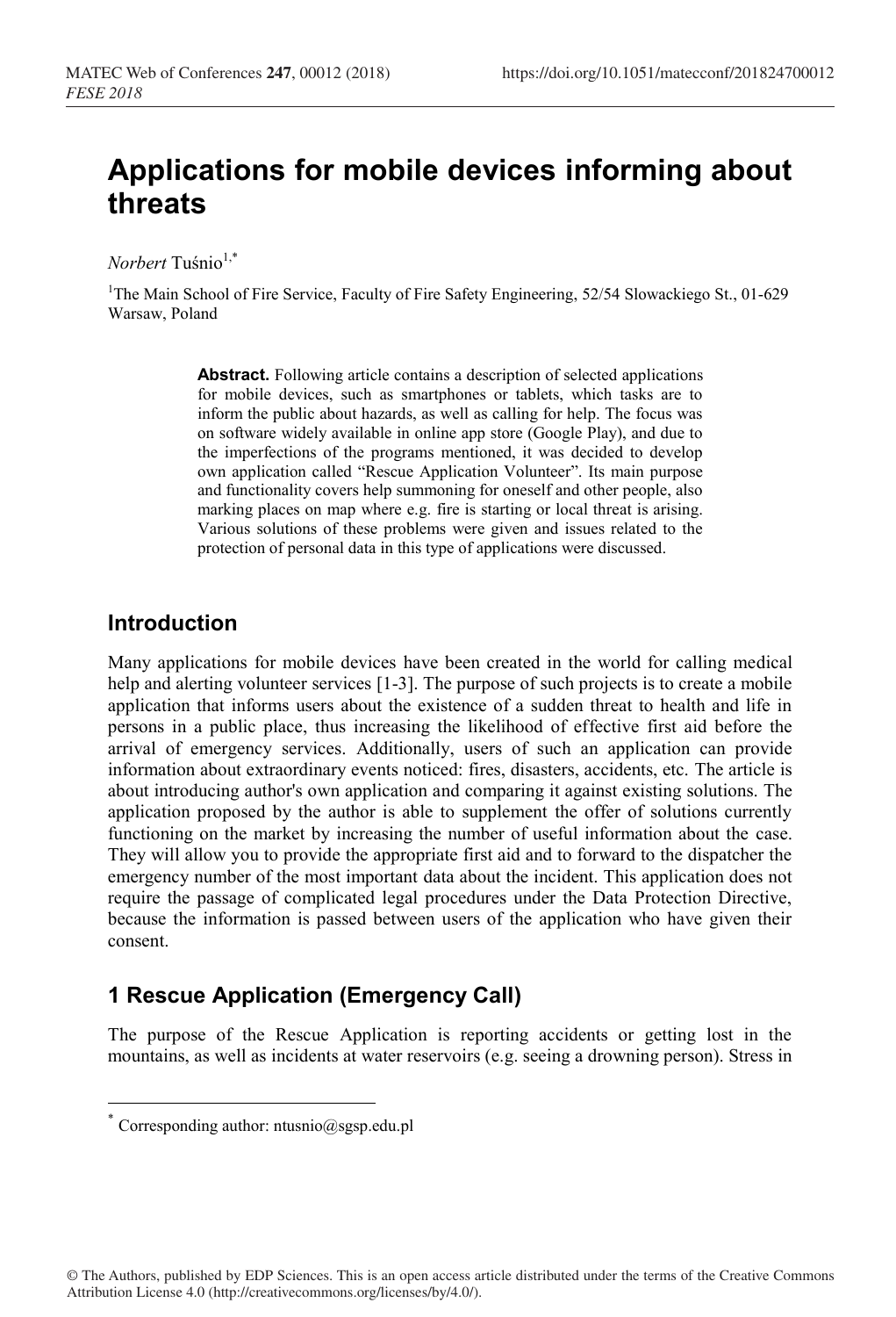such situations can causes lack of orientation and problems with remembering emergency numbers. The most important functions of the Rescue Application are:

- calling for help (reporting accidents) – by phoning rescue services in Poland, in mountain areas and by the water (GOPR Mountain Volunteer Search and Rescue, TOPR Tatra Volunteer Search and Rescue, WOPR Water Volunteer Search and Rescue and MOPR Masuria Volunteer Search and Rescue). When help is needed, the application dials the integrated number automatically and calls the right rescue services

- localizing the person calling for help – sending the information with precise location (up to 3 meters) to the chosen rescue service automatically. The location is sent in a text message during the phone call.

The Rescue Application, the screen of which has been shown on Figure 1, is the only application approved by voluntary rescue services in Poland, which has been included in the accident reporting system. The ticket is accepted upon a phone call [4].



**Fig. 1.** Rescue Application screen.

# **2 RSO – Regional Warning System**

The Regional Warning System (pol. Regionalny System Ostrzegania, RSO) is a free mobile application developed by Ministry of Interior and Administration in cooperation with TVP Polish Television. The application is part of a wider service informing the society about dangers in Poland by means of various information channels: voivodship internet sites, news tickers and teletext in TV-sets receiving DVB ground-based signal and a hbbtv hybrid internet TV.

The WCZK Voivodship Centres of Crisis Management, which are subordinate to voivodes, convey messages about various dangers to users of the RSO mobile application.

Depending on their significance they can be informative notifications and:

- warnings – they convey a potential danger, local problems or warnings by IMGW (Institute of Meteorology and Water Management (such information appear on news tickers of TV-sets receiving DVB signal on TVP regional TV)

- alarm notifications – they convey a hazard level, which needs to be received by a wider group of inhabitants (WCZK starts informing on regional level through PUSH channel and through information tickers on TV-sets receiving a DVB signal on TVP channels).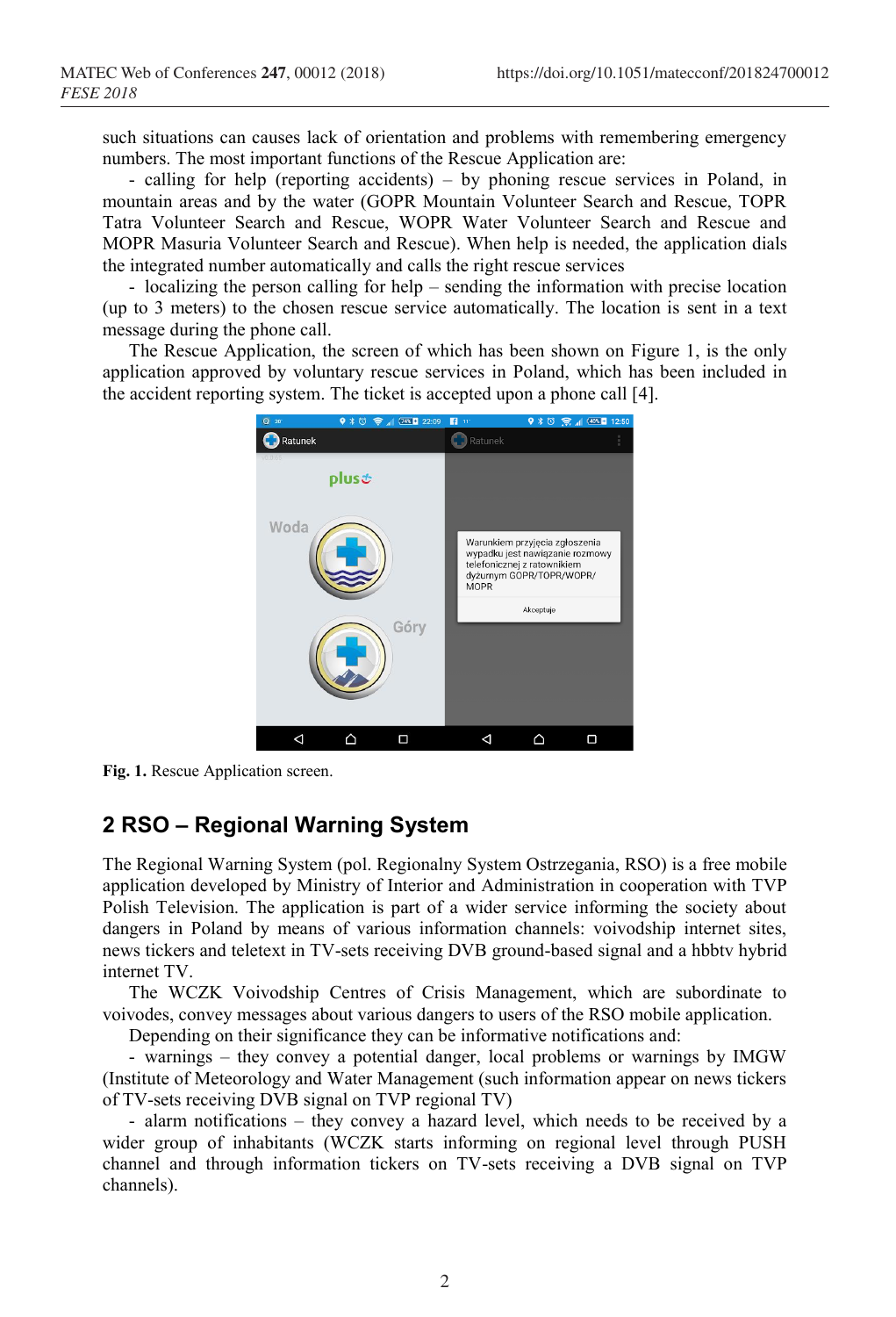The following types of notifications are sent within RSO: meteorological, hydrological, vehicular, concerning water levels and general notifications. Users of the application have the possibility to choose the type of notification and regions (voivodships) from which they would like to receive notifications. Besides, when the geolocation function is activated, alarm notifications and messages from the current user location are conveyed.

Users can also use a rich library of guidebooks explaining how to behave in crisis or danger. They are formulated in an easy and understandable way, updated on regular basis and made available for users without the need to update the mobile application. Thus, RSO has an educational function in the scope of recommended behaviour in crisis situations among society [5].

An example of application screens are presented on Figure 2.

 $\leq \text{ 2 } \frac{1}{2}$ 减荷 # 73 ■ 12:21  $\equiv$  Menu **E Wszystkie ostrzeżenia** A Ministerstwo<br>Spraw Wewnętrznych<br>1982 – LAdministracji **School Ministerstwo**<br>
Spraw Wewne województwo województwo małopolskie malopolskie A Ostrzeżenia/Wszystkie ostrzeżenia **IMGW-PIB WARNS** temperature from 28°C to 31°C 2016-07-27 07:15:00 Ostrzeżenia Silne burze z gradem IMGW-PIB OSTRZEGA małopolskie, silne burze z gradem w dzień i wieczonem 27.07, opady<br>deszczu do 60 mm, porywy wiatru do 70 km/h 2016-07-27 07:00:02 Upał IMGW-PIB OSTRZEGA małopolskie, upał od Poradniki Ustawienia dnia 27.07 do 28.07, temperatura maks, od 29°C do 32°C, temperatura min. od 17°C do

**Fig. 2.** RSO Application screens – Regional Warning System.

# **3 Domestic Map of Security Threats**

The access to the Domestic Map of security threats is accessible via the following internet site (https://mapy.eoportal.gov/iMapLite/KMZBPublic.html), as well as from the mobile application. Its development was initiated by Police in cooperation with the Head Office of Geodesy and Cartography. The aim was to raise the sense of security among society.

This tool was developed by institutions co-responsible for providing safety and public order. Its aim is to identify information about the type and scope of dangers clearly and credibly and to convey it to local societies. This identification occurs in cooperation with society (under the service rules only one ticket can be sent from one IP address per day). The Map of security threats is to be considered as an important part of public order management process, accomplished in interinstitutional and social partnership. It can also be used for optimal allocation of equipment and staff resources of services, especially for deciding on creating new police stations and checkpoints.

The Domestic Map of security threats bases on information catalogued in 3 dimensions:

- information gathered in police IT systems

- acquired from society directly from citizens, from representatives of local selfgovernment, non-governmental organizations etc. or public debates devoted to public order

- obtained from citizens (internet users) utilizing an information exchange platform.

The data presented on maps takes into account some categories of crime, violation, as well as dangers, which negatively affect the subjective sense of security of the citizens.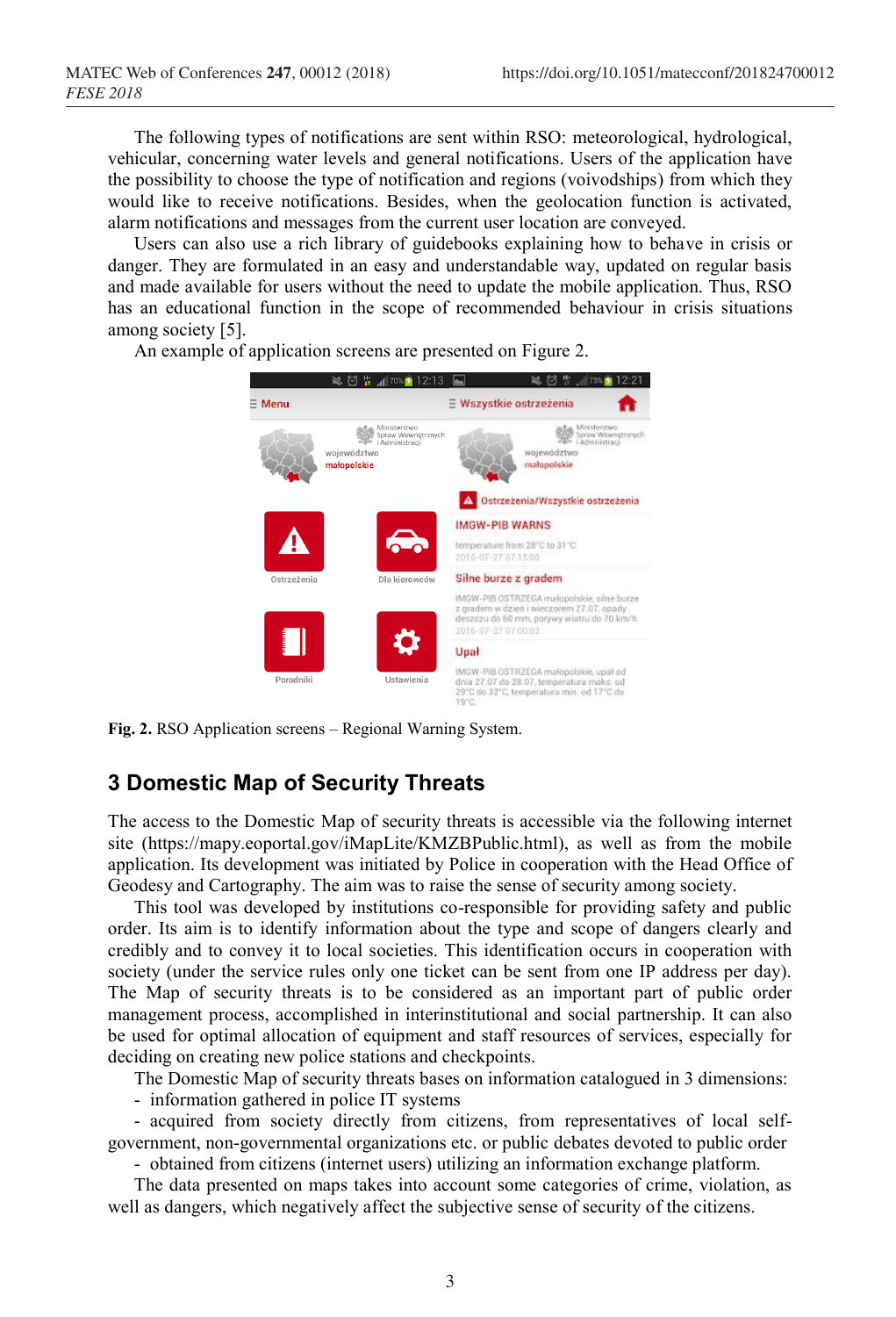They include: vandalism, homelessness, unwatched beaches and dangerous places by the water (frequent drownings), wild dumping sites, gatherings of the juvenile susceptible to demoralization, poaching, illegal logging, unreported car races, parking violation, unwatched railway tracks passages and crossings, faulty road infrastructure, damaging greenery, driving quads in the forests, exceeding speed limits, drinking alcohol in public places, using dopes, aggressive dogs, burning grass, road incidents with forest animals, animal abuse, faulty road organization or mendicancy [6].

Application screens are presented on Figure 3.



**Fig. 3.** Geoportal Mobile application screens (Domestic Map of Security Threats).

# **4 I am near Application**

A slightly different aim of another project was a mobile application project, which would enable to inform users about sudden medical hazards and dangers to life in people in public places and thereby increasing chances of providing first aid before the arrival of rescue services (e.g. with the use of automatic defibrillator). From the technical side, the application is ready, unfortunately the current legal interpretation does not allow for its implementation.

The project accomplishment based on creating and implementing a proprietary "I am near" application, which enables to send information by the emergency number 112 (optionally by a dispatcher of another rescue services) to end users, who agreed to install the application on their mobile device voluntarily. Their contribution in the project (in case of emergency or medical hazard in people in public places) means a potential consent to get to a given place and take necessary means to give first aid.

Emergency number operators inform users in the distance closer than 1 km about the need to provide help to an unconscious person, who can have a sudden circulatory arrest in a public place. They do it by entering the address in the dispatch bar of the "I am near" application. Ultimately, the dispatch bar should be integrated with the dispatch software used in the Rescue Centres. Users, who confirm obtaining the signal, are sent information about the best way to get to the person in need in order to shorten the time of reaching the destination point.

"I am near" application is dedicated to all users willing and able to provide first aid. The system gathers neither personal data nor the location history of users. Is will also enable getting information about social willingness to get involved when giving first aid is needed.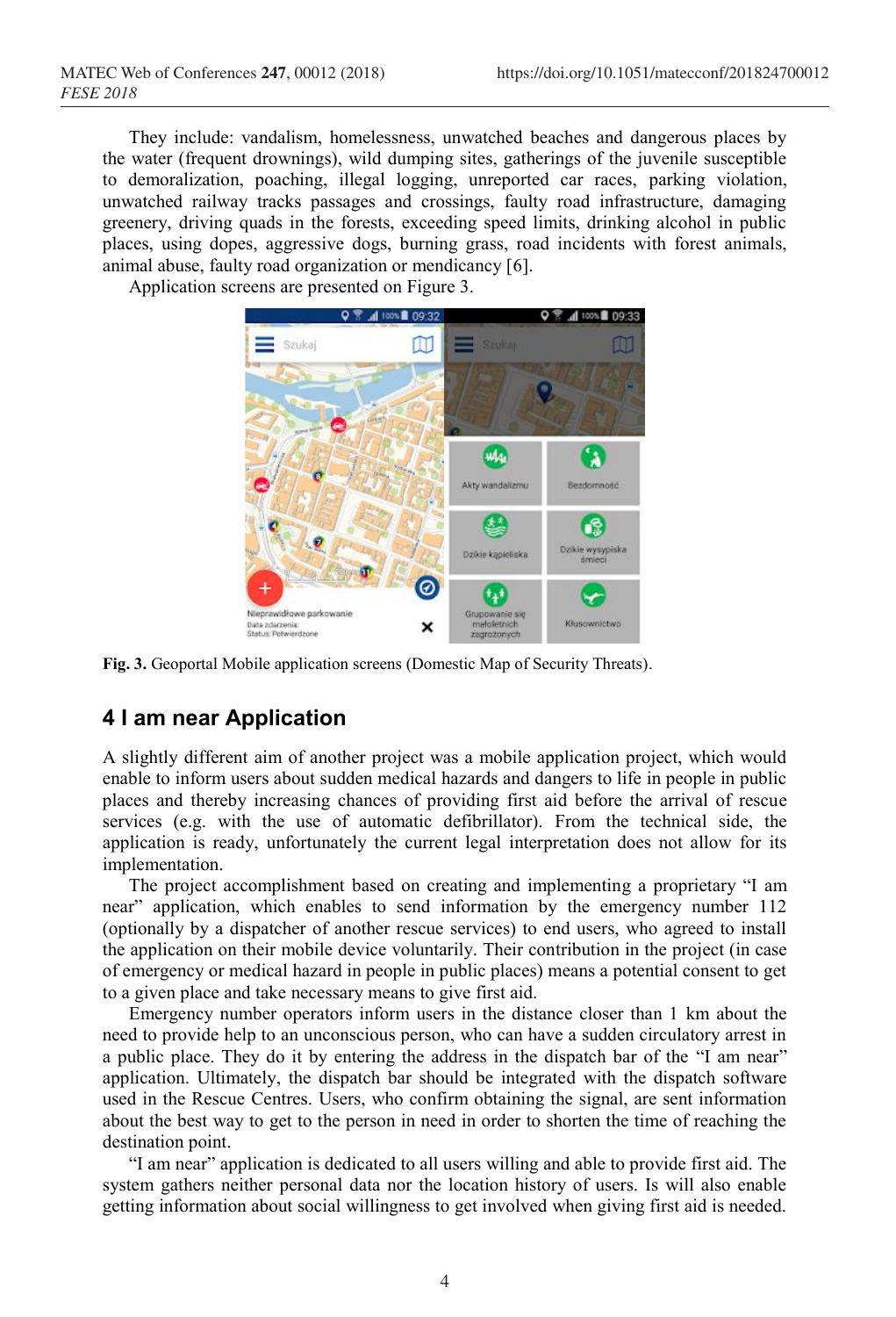Implying its future development it gives the possibility of gaining knowledge and procedures about handling sufferers on incident site by all people who are interested.

Once implemented, the application will constitute an invaluable support for rescue systems. It will contribute to the increase of security of citizens, it has also a great potential to improve survival rate in sudden circulatory arrests and other sudden health hazards. The concept of creating the application is a natural consequence and continuation of already existing projects, like AED The Net of defibrillators of Krakow "Impulse of life" [7].

#### **5 Volunteer Rescue Application**

The Volunteer Rescue Application has been developed by the author of this article and tested in the cooperation with students from the scientific circle from SGSP (The Main School of Fire Service). Simple web mechanisms, which enable to develop the application form jigsaw puzzles constituting commands, which serve events (like MIT App Inventor, Thunkable), have been used. The application cooperates well with google maps (the best access road is shown immediately) and with GPS mobile phone sensor.

The first application screen enables to report an incident, to detect it in a given radius, as well as to decide on making for the accident site in order to provide help (the amount of volunteers approaching the same location is posted online).

The second screen gives the opportunity to report an incident and their amount has been limited to the minimum (to the number of 9), to avoid the need of reading a lot of text in a stressful situation.

The possible incidents that trigger sudden medical hazards are:

- 1. Calling for help on behalf of another person, who is:
	- a) conscious
	- b) unconscious
	- c) in danger of drowning (incidents by the water in the summer or in the winter in case of ice breakage) or hypothermia (e.g. getting lost in the mountains).
- 2. Reporting the most common dangerous incidents like:
	- a) fire or explosion
	- b) road accident
	- c) incidents caused by forces of nature.
- 3. Calling for help for one's own, in case of:
	- a) feeling bad
	- b) getting lost

c) being threatened by another people, or connected with unlawful acts.

The author of the application thinks that the choice of 9 available cases enables to create a wider image of the incident, basing on the combination of available options. As an example, the consequences of a building collapse can be signalized as reporting dangerous incident in the form of explosion (option 2a) and adding injured people: conscious (option 1a) or unconscious (option 1b). A communication incident can be treated similarly by adding the inured likewise. Such a universal possibility to create the image of the incident is a good point to accomplish the idea of synoptic board of the protected area for rescue services.

The next application screen gives the possibility of entering one's qualifications to the database. Especially of importance can be the ability to provide first aid by a volunteer and the level of these qualifications can vary (e.g. first aid course graduation). A similar value has the ability to rescue drowning people or a driving license of a higher category. In order to develop the application, it is essential to extend the list of entered qualifications and to create a system of verifying them.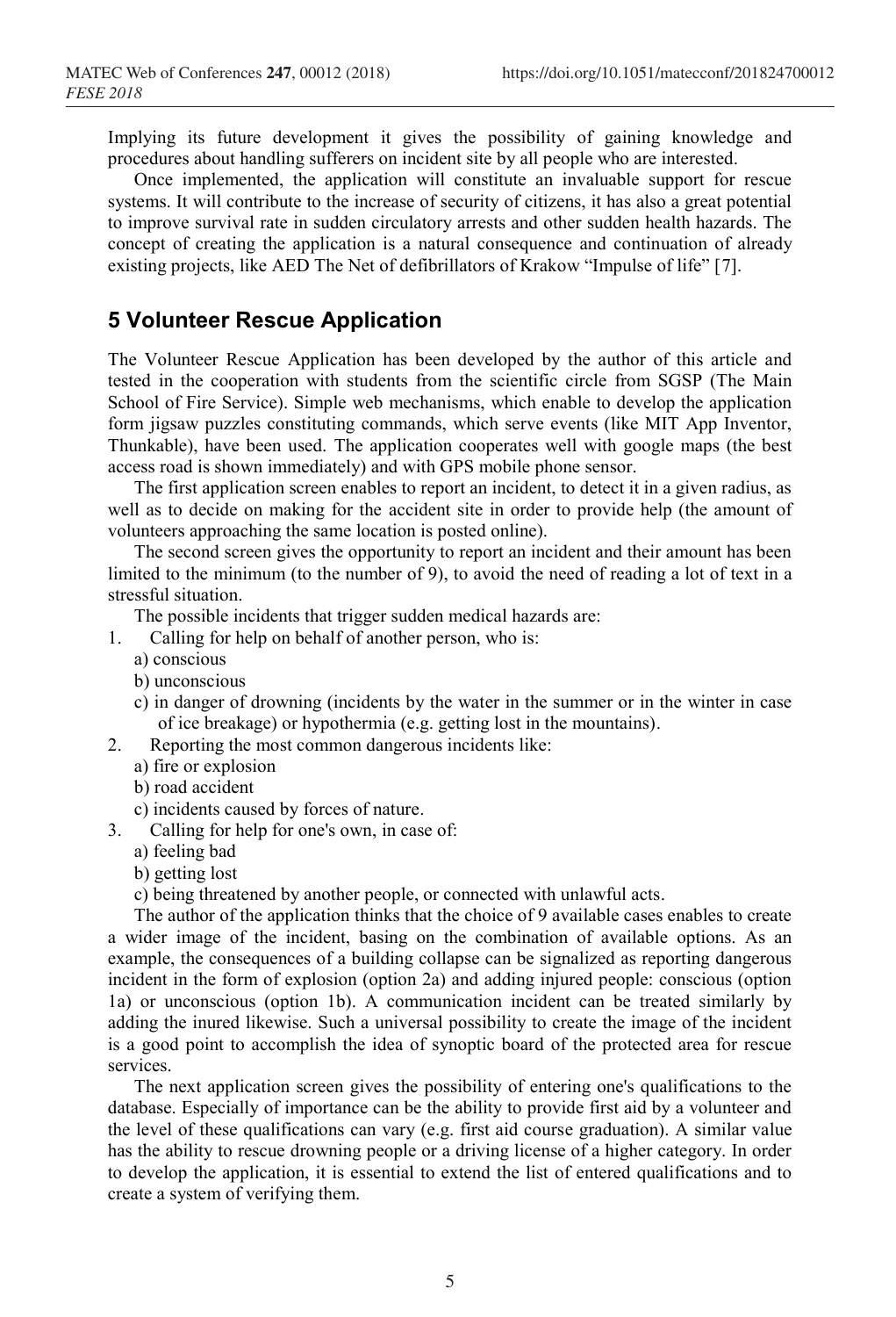The third application screen enables to open a chat between volunteers, which takes place on the last (fourth) screen where they can exchange detailed information like their location, current situation or telephone contact.

In case of further development of the application and increase of the number of users, there might be a need to separate chats for a given incident (to create channels for internal use).

The screens of Volunteer Rescue Application have been shown on Figure 4.



**Fig. 4.** Volunteer Rescue Application screens.

The application is directed to individuals, not institutions. Her idea is to support volunteering related to rescue and mutual help. It is a wider proposal than "I am near" and "Staying Alive" applications, which only concerns cardiological problems. It differs from "Domestic Map of Security Threats" and "Regional Warning System" in its ability to take action, and not only to provide information to relevant services. "Rescue Application (Emergency Call)" is dedicated to providing information only in two specific cases of events in mountain areas and water bodies. The proposed application covers a much larger number of threats and is interactive.

#### **6 Summary**

The article describes open-access applications for mobile devices, which enable informing the society about dangers and in special cases calling for professional or voluntary help on the condition that the managing organizations reported their readiness.

The Rescue Application can be used in case of dangers by the water or in the mountains. It is necessary to activate GPS function to start the application. A certain impediment of the application is the requirement to get in touch with the rescuers, without which the ticket is invalid. Moreover, opinions posted in Google Store show that there are some difficulties with server connection.

The RSO Regional Warning System is a mobile application, the development of which was initiated by Ministry of Interior and Administration in the cooperation with Polish Television TVP. It is an innovative solution, the aim of which is to inform society about dangers. Its next function is to educate through guidebooks explaining how to act in crisis situations. The RSO application allows to:

- browse warnings about extraordinary situations in the whole country in the following categories: meteorological, hydrological, vehicular, general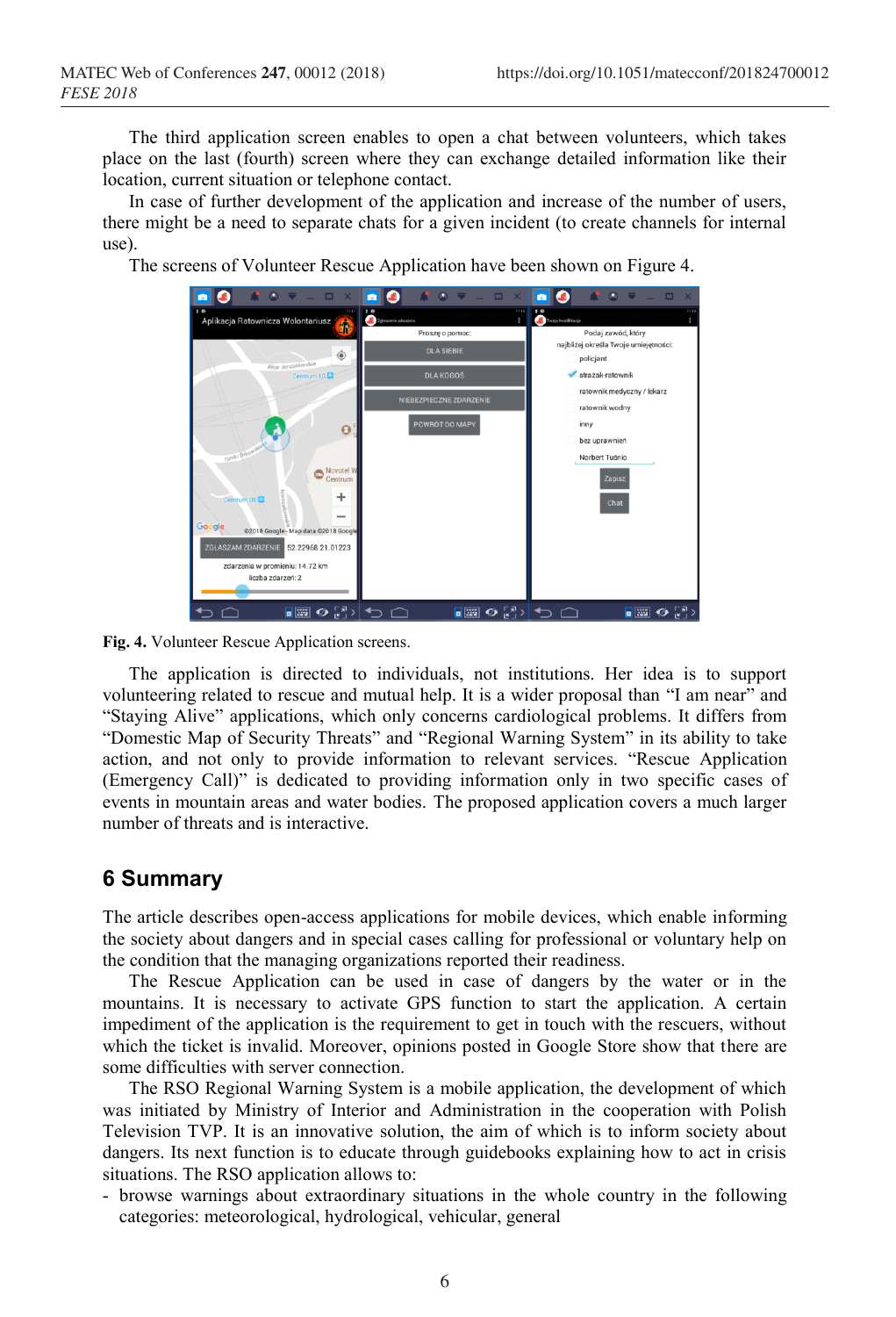- water levels in rivers in whole Poland
- access to a knowledge base in the form of guidebooks teaching how to act in crisis situations.

The warnings come from the voivodship centres of crisis management, which receive information about dangers e.g. from Institute of Meteorology and Water Management – National Research Institute or General Directorate for National Roads and Motorways.

The new version of the Regional Warning System (RSO) assumes alert of imminent danger only to persons staying on the affected area.

Another database described in the article was The Domestic Map of Security Threats. It is not a dynamic application informing about sudden dangers related to the sufferers who need help, but it informs abut some inconveniencies in a certain area. That tiny scope of matters covered in the application opens to doubt, because they are classified not as crimes but as violation e.g. traffic violation which could as well be handled by city guard.

"I am near" application may be very useful in rescuing people's lives. It informs people (volunteers) who are in the nearest surrounding about a sudden danger to health and life. Its authors state that it is already technically ready to be used. Both the dispatch panel and the application intended for end user possessing a mobile device like a smartphone or a tablet operating Android system are ready. Unfortunately, a current legal interpretation does not allow to implement the application. Besides, some attempts to get a financial grant from the citizen budget in Krakow went flop.

The idea of developing an own application for people who possess appropriate qualifications and want to provide help (e.g. volunteer fire department) arose from imperfections of the above mentioned programs. The Volunteer Rescue Application functions well on mobile devices, is compatible with google maps, which enables to find the access route to the incident site. Its functions and its possibilities can be fully utilized on the condition that it is used by plenty of active users. At the moment, the application does not use a fast server and its data base is saved on google sheets. It enables to spread information to appropriate rescue services by showing them on the synoptic board of a protected area. If the number of users grows, it should use a more efficient database server and focus on personal data protection. It is also necessary to separate appropriate chat channels between volunteers this way, that chats concerning different incidents does not overlap. Testers of the application suggested introducing the possibility to take pictures on the incident site and to send them to the dispatch centre, which manages the readiness of rescue resources.

The purpose of creating own application was to provide a tool for the local community, which has the characteristic of willingness to help other people. Nowadays, the phenomenon of so-called "social callousness" occurs, which manifests itself in ignoring human suffering, not paying attention to people in need of help, not stopping at places of transport accidents, etc. The application allows to provide help through the minimum commitment that is to call for help.

#### **7 Conclusions**

- 1. The analysis of existing foreign applications showed that they are difficult to be implemented in Poland due to their character, but some of their parts can constitute a basis to create a domestic application.
- 2. The use of rescue application for volunteers in Poland is reasonable only when there are numerous registered users and simultaneously it will serve to inform about dangers and to send data significant to manage rescue resources by dispatch centres of services organizing rescue actions.